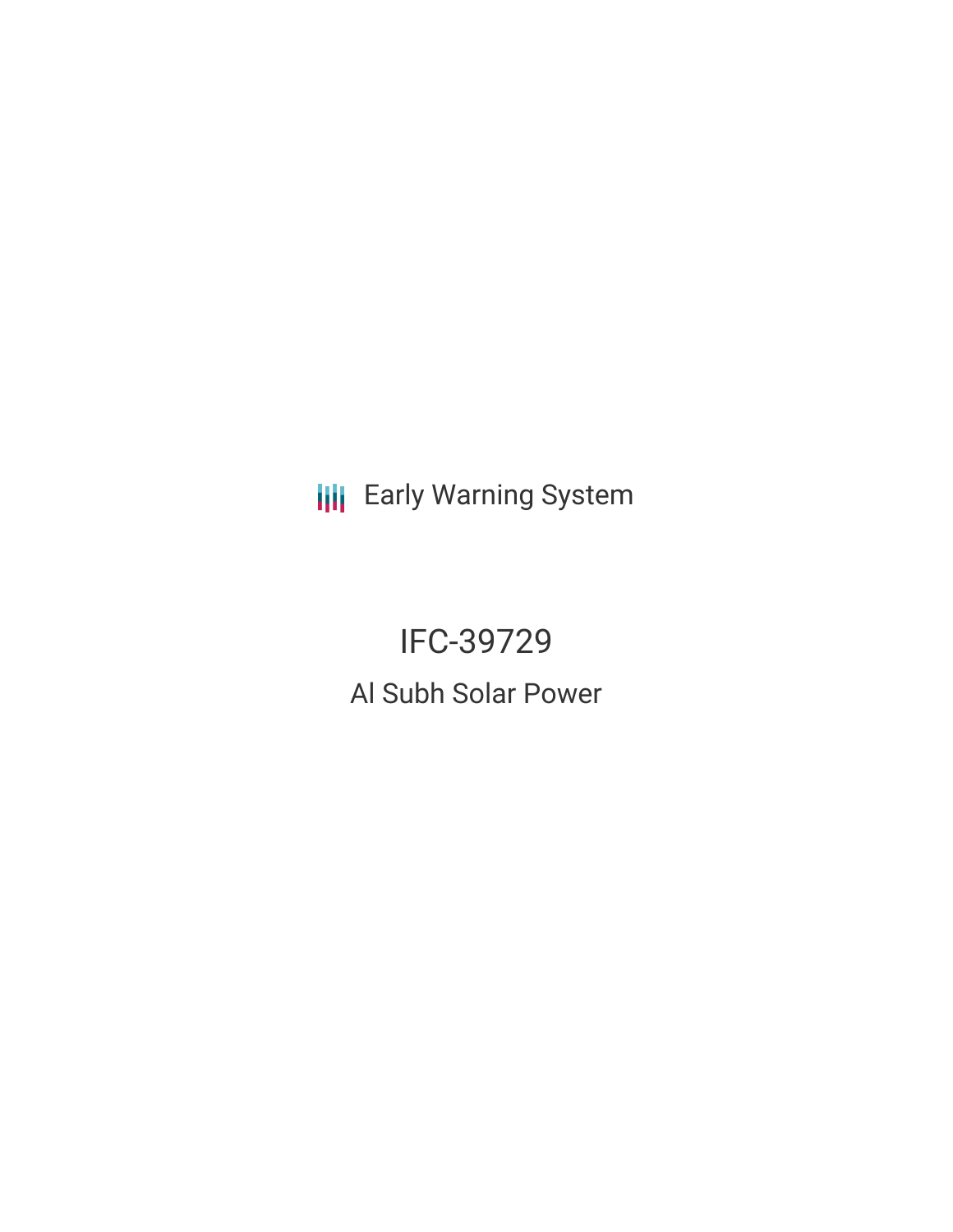

# **Quick Facts**

| <b>Countries</b>               | Egypt                                   |
|--------------------------------|-----------------------------------------|
| <b>Financial Institutions</b>  | International Finance Corporation (IFC) |
| <b>Status</b>                  | Proposed                                |
| <b>Bank Risk Rating</b>        | B                                       |
| <b>Borrower</b>                | AL SUBH SOLAR POWER S.A.E               |
| <b>Sectors</b>                 | Energy                                  |
| <b>Investment Amount (USD)</b> | \$20.00 million                         |
| <b>Project Cost (USD)</b>      | \$75.00 million                         |
|                                |                                         |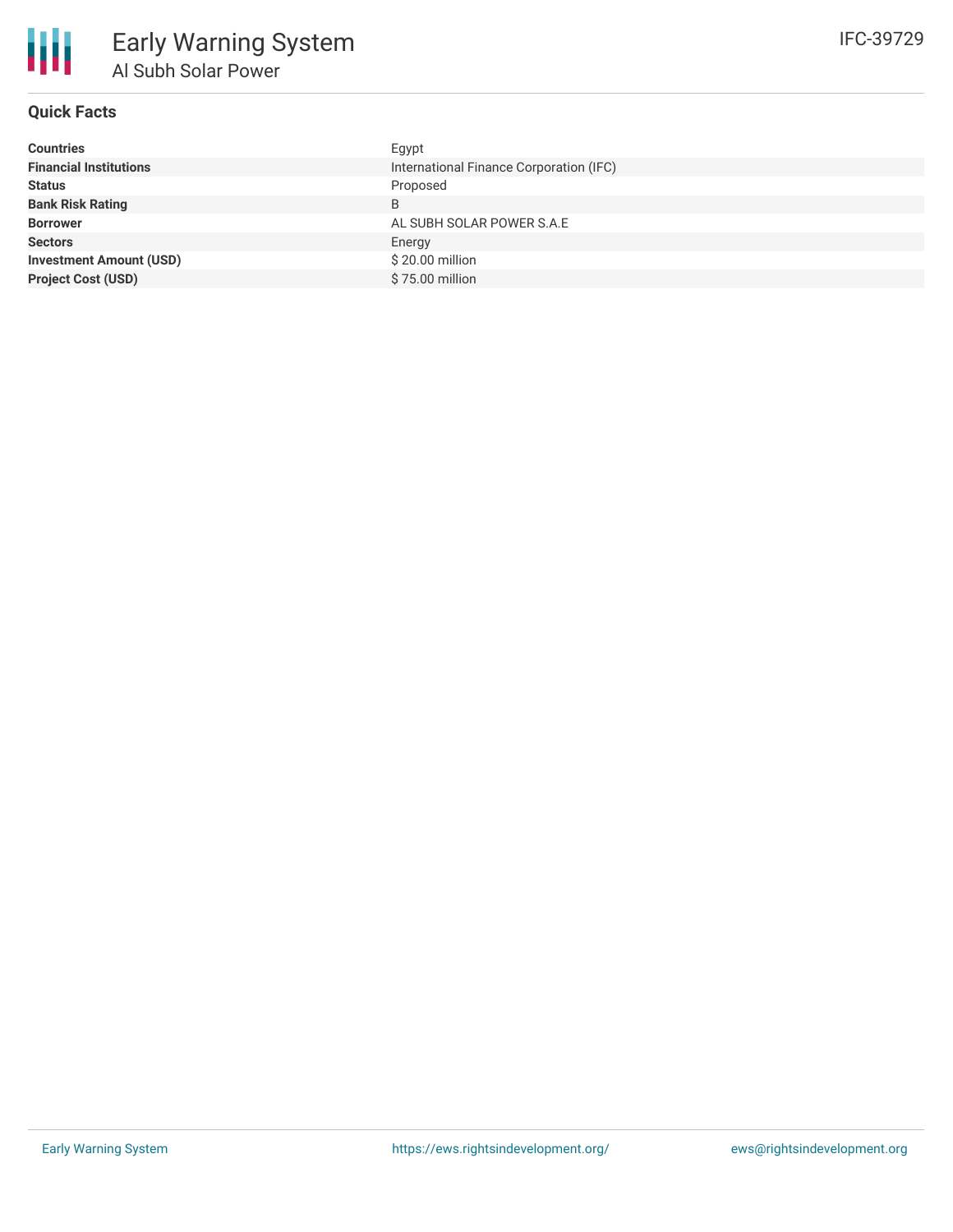

### **Project Description**

The project will be located within Egypt's New and Renewable Energy Agency (NREA)'s 37.2 km2 Benban 1.8 GW PV solar park comprising 39 separate PV plots, situated 12 km west of the nearest village (Benban), and 15 km west of the Nile River. It is 40 km northwest of Aswan city, in the Aswan Governorate of Upper Egypt. The project occupies a 97-hectare plot (SBN 28-4) located in the fourth row within the southern area of the Benban PV solar park. The Benban PV solar park is being constructed on open desert land that is owned by the Government of Egypt. The area is mainly flat, with sand and gravel dunes, and with no notable natural vegetation and no human activities, and all of the 39 PV development sites are greenfield. Three developers were qualified from Round 1, and one has started some preliminary works and constructed some basic facilities on the site including office, dispensary, workers resting area, and installed underground septic tanks, none of which are yet operational. There are two access roads connecting to the Aswan-Luxor Highway, approximately 1 km away from the solar park. There will also be a road network on-site, which would be developed by NREA

The project includes the construction by EETC of an approximately 1 km underground 22 kV transmission line connecting the project to substation 4 (SS4), the nearest of four EETC high voltage substations, (on the southeastern cornerof the Benban PV solar park. Substation SS4 is expected to be fully constructed by December 2017. The underground transmission line right-ofway will follow the route of internal Benban PV solar park roads and be installed by EETC. Substation SS4 will be initially connected to the 220 kV high voltage overhead line located approximately 12 km east of the Benban PV solar park, until upgrades are made to the high voltage line. An additional 180 km double circuit 500 kV transmission line will be constructed north of the site, to evacuate the energy from the solar park. This 500 kV line is considered an Associated Facility (AF) to the solar park, and EETC will be putting out a tender for an ESIA of this transmission line in May 2017. All output generated by the project will be sold to EETC under a 25-year Power Purchase Agreement (PPA) to be signed in Q3 2017. Water for the project will be supplied by groundwater wells licensed by the Ministry of Water Resources and Irrigation (MWRI). Water distribution in the Benban PV solar park will be managed by the Benban PV solar park's facilities management company (FMC).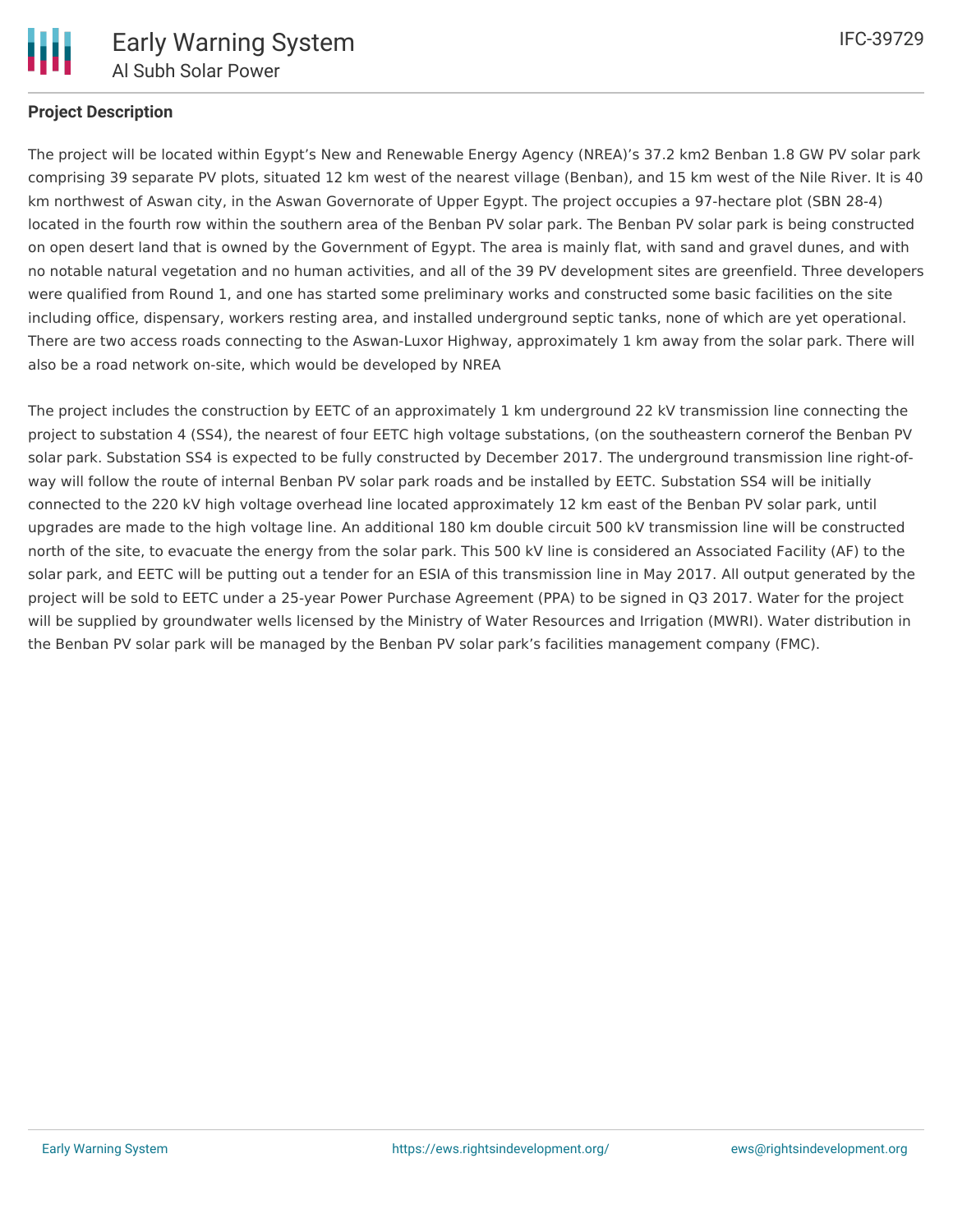#### **Investment Description**

₩

• International Finance Corporation (IFC)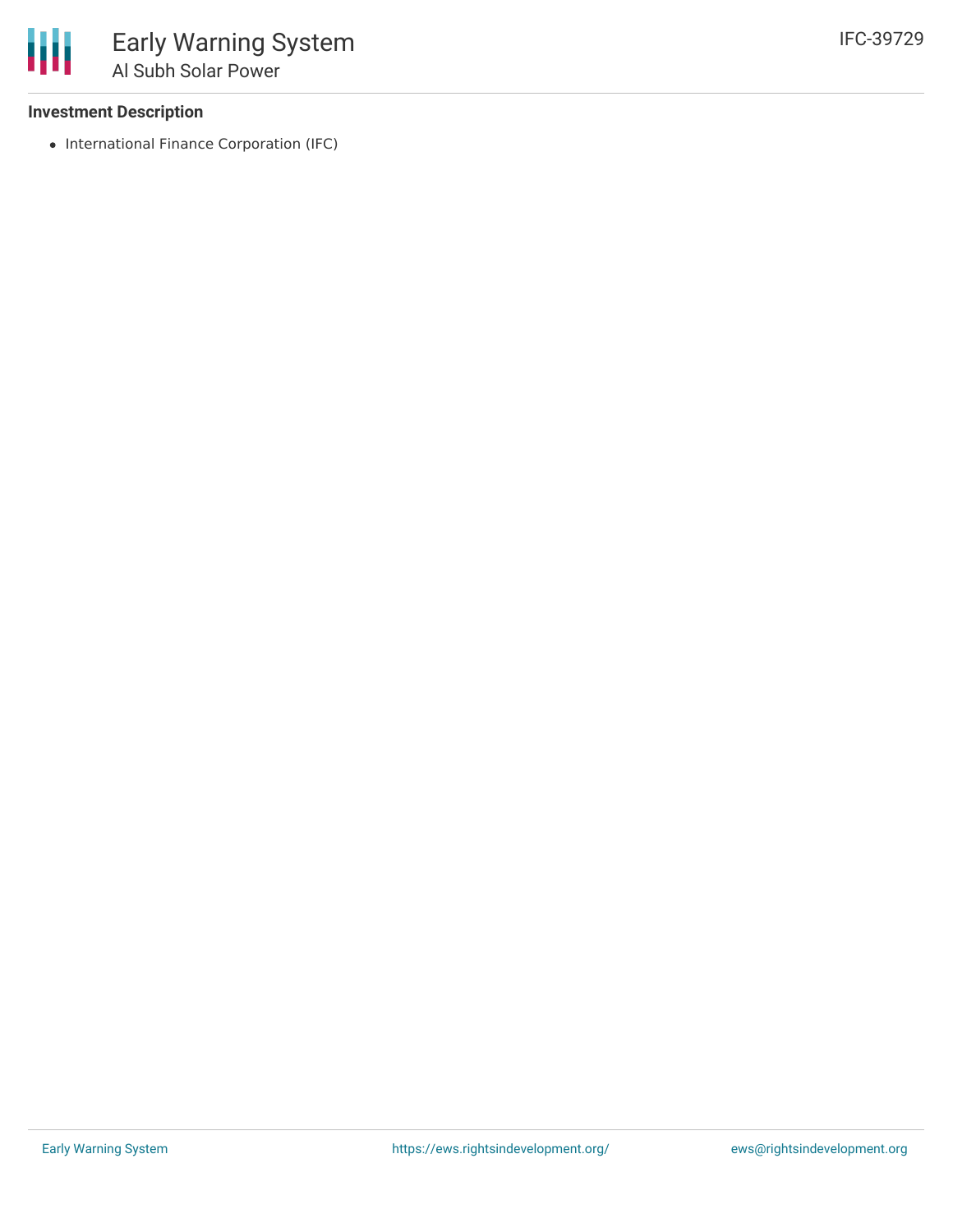# **Contact Information**

Name: Mr. Juan Cruz Mendezona and Mrs. Melisa Saenz Title: Acciona Energia Address: Avda de Europa 10, PE La Moraleja, 28108 Alcobendas, Madrid, Spain Tel: +0034 916 576 461 Email: juancruz.mendezona.goyarzu@acciona.com melisa.sanz.duran@acciona.com Web: https://www.acciona.com

#### ACCOUNTABILITY MECHANISM OF IFC

The Compliance Advisor Ombudsman (CAO) is the independent complaint mechanism and fact-finding body for people who believe they are likely to be, or have been, adversely affected by an IFC or MIGA- financed project. If you submit a complaint to the CAO, they may assist you in resolving a dispute with the company and/or investigate to assess whether the IFC is following its own policies and procedures for preventing harm to people or the environment. If you want to submit a complaint electronically, you can email the CAO at CAO@worldbankgroup.org. You can learn more about the CAO and how to file a complaint at http://www.cao-ombudsman.org/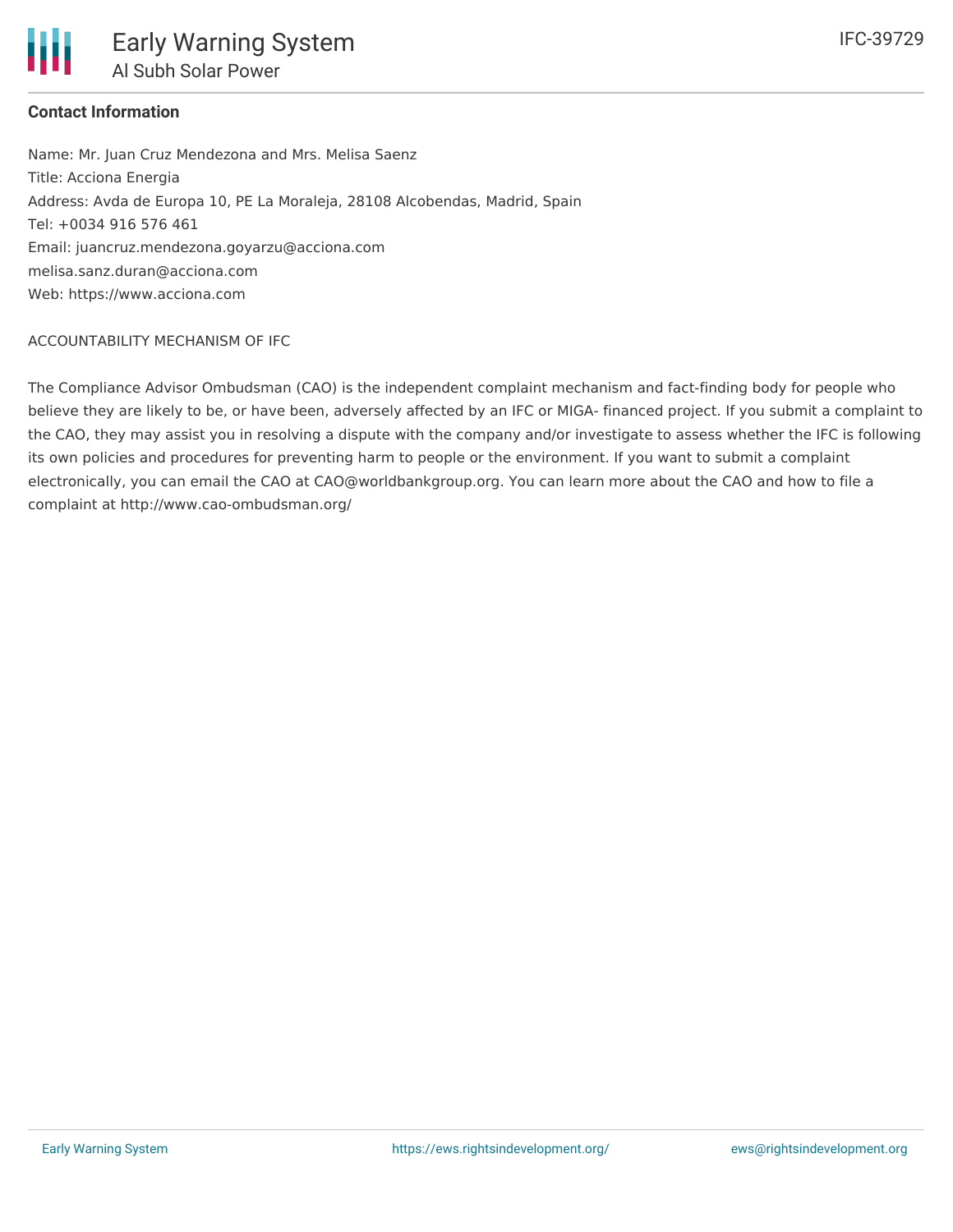

### **Bank Documents**

• Project [Information](https://disclosures.ifc.org/#/projectDetail/ESRS/39729)